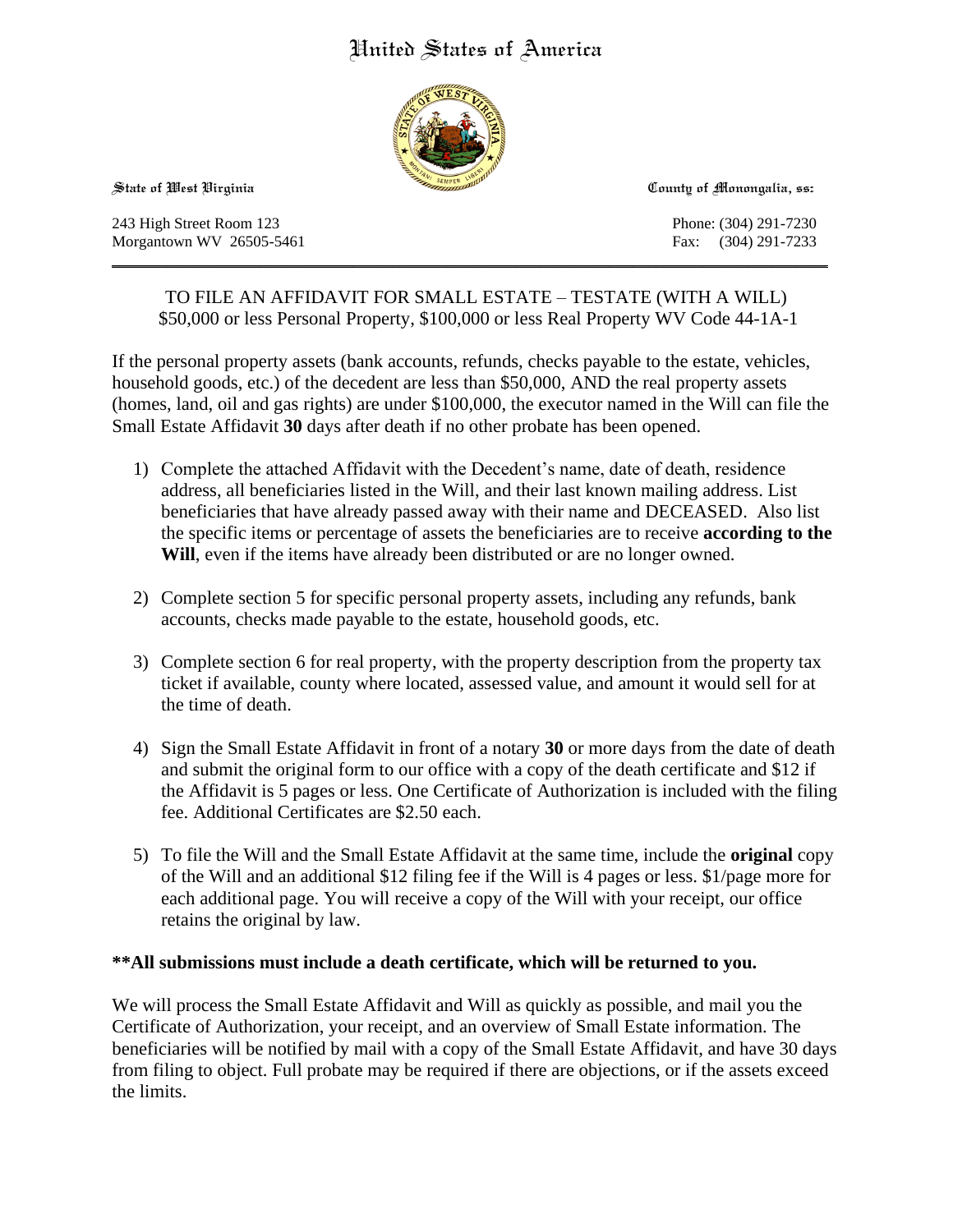Return the original, notarized form, fees, death certificate, and Will by mail (via certified or overnight mail) or they can be dropped off at the front desk in person. Our office hours are Monday – Friday, 9am to 5pm.

# **\*\*You are welcome to drop-off your forms in person, but you may not be able to meet with the probate department without an appointment\*\***

Fee example: 4 page Will, 4 page Small Estate Affidavit plus one extra Certificate = \$26.50.

Monongalia County Clerk's Office Attn: Probate Dept. 243 High Street, Room 123 Morgantown, WV 26505

We accept money orders or credit card payments. If you'd like to pay by credit card, please indicate that with your submission and leave a cell number that our staff can reach you at Mon.- Fri. 9am to 5pm. Please do not send personal checks.

If you'd like to make an in-person appointment to speak to someone in the probate department, please:

call 304-291-7230 x 7270

email [estates@monongaliacountyclerk.com](mailto:ESTATES@MONONGALIACOUNTYCLERK.COM)

or use our online scheduling link at [https://monongaliacountyclerkoffice.as.me/schedule.php?appointmenttype=246126](https://monongaliacountyclerkoffice.as.me/schedule.php?appointmentType=246126)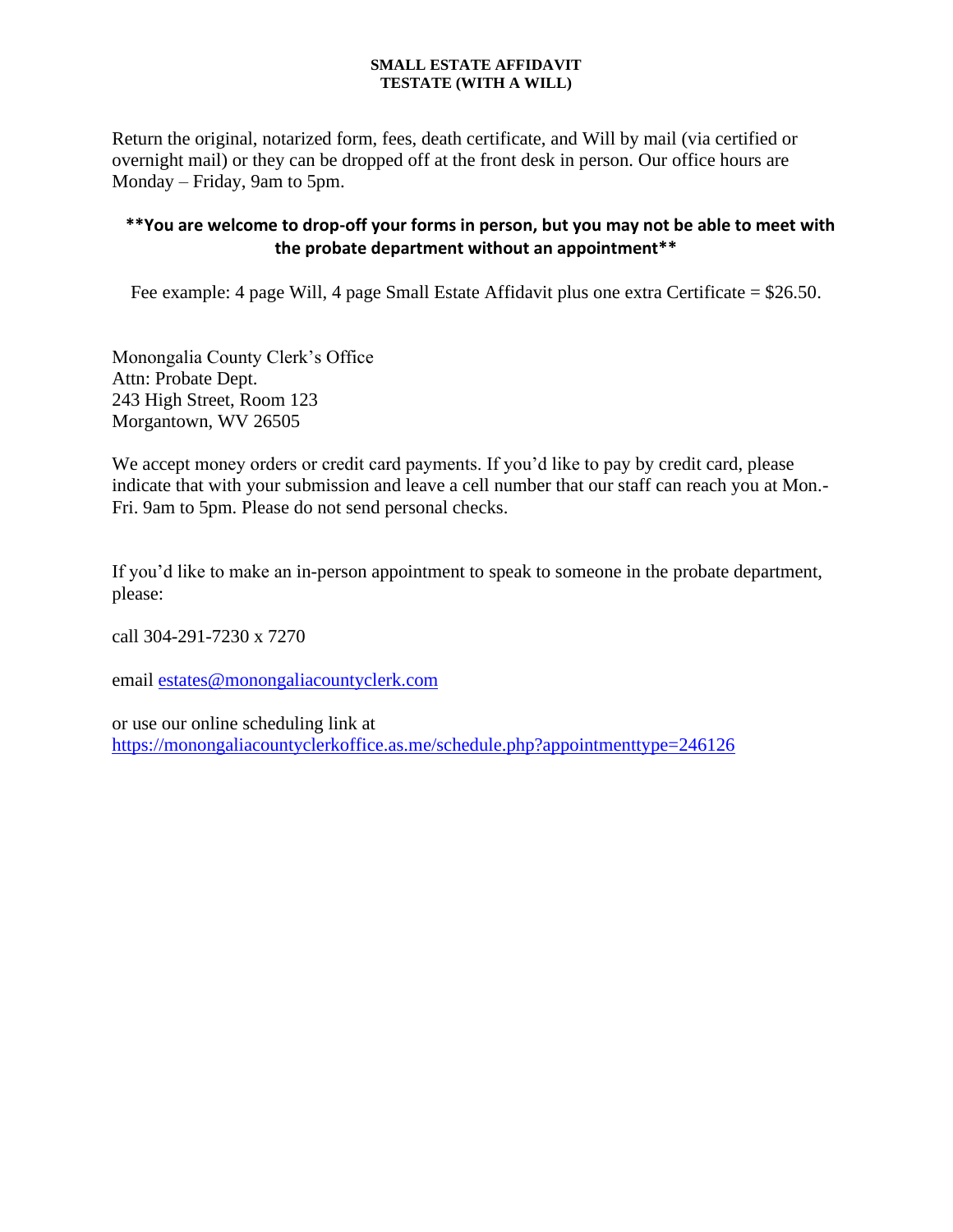| IN THE COUNTY COMMISSION OF MONONGALIA COUNTY, WEST VIRGINIA                   |                                                                                                             |  |  |
|--------------------------------------------------------------------------------|-------------------------------------------------------------------------------------------------------------|--|--|
|                                                                                |                                                                                                             |  |  |
| DOD: ________________________                                                  |                                                                                                             |  |  |
| STATE OF WEST VIRGINIA,                                                        |                                                                                                             |  |  |
| COUNTY OF MONONGALIA, to-wit:                                                  |                                                                                                             |  |  |
|                                                                                |                                                                                                             |  |  |
|                                                                                | I, __________________________________, being a Successor of the Decedent identified below,                  |  |  |
|                                                                                | being first duly sworn, upon oath and under penalty of perjury, do depose and say to the best of my         |  |  |
| knowledge and belief as follows:                                               |                                                                                                             |  |  |
|                                                                                |                                                                                                             |  |  |
|                                                                                |                                                                                                             |  |  |
|                                                                                |                                                                                                             |  |  |
|                                                                                | County, State of West (date of death), a resident of _________________________County, State of West         |  |  |
| Virginia, with his/her usual residence being                                   |                                                                                                             |  |  |
|                                                                                |                                                                                                             |  |  |
|                                                                                |                                                                                                             |  |  |
|                                                                                | 3. A certified death certificate has been furnished herewith for filing in this County. I am a Successor of |  |  |
|                                                                                |                                                                                                             |  |  |
|                                                                                |                                                                                                             |  |  |
| <b>TESTACY (WITH A WILL)</b>                                                   |                                                                                                             |  |  |
|                                                                                | 4. At the date of death, the Decedent died with an original Last Will and Testament of the Decedent         |  |  |
|                                                                                | dated _______________________, without any codicil thereto $\bigodot$ or with codicil(s) thereto dated      |  |  |
|                                                                                | Check if applies]. The aforesaid original Last Will and Testament of the                                    |  |  |
|                                                                                | decedent, together with any codicil(s), is furnished herewith for recording in this County as permitted by  |  |  |
|                                                                                | West Virginia Code § 44-1A-2(b). Under the Last Will and Testament of the Decedent, the following           |  |  |
| person(s) is/are nominated to be the personal representative(s) of the Estate: |                                                                                                             |  |  |
|                                                                                |                                                                                                             |  |  |
|                                                                                |                                                                                                             |  |  |
|                                                                                |                                                                                                             |  |  |
|                                                                                |                                                                                                             |  |  |
|                                                                                |                                                                                                             |  |  |
|                                                                                |                                                                                                             |  |  |
|                                                                                |                                                                                                             |  |  |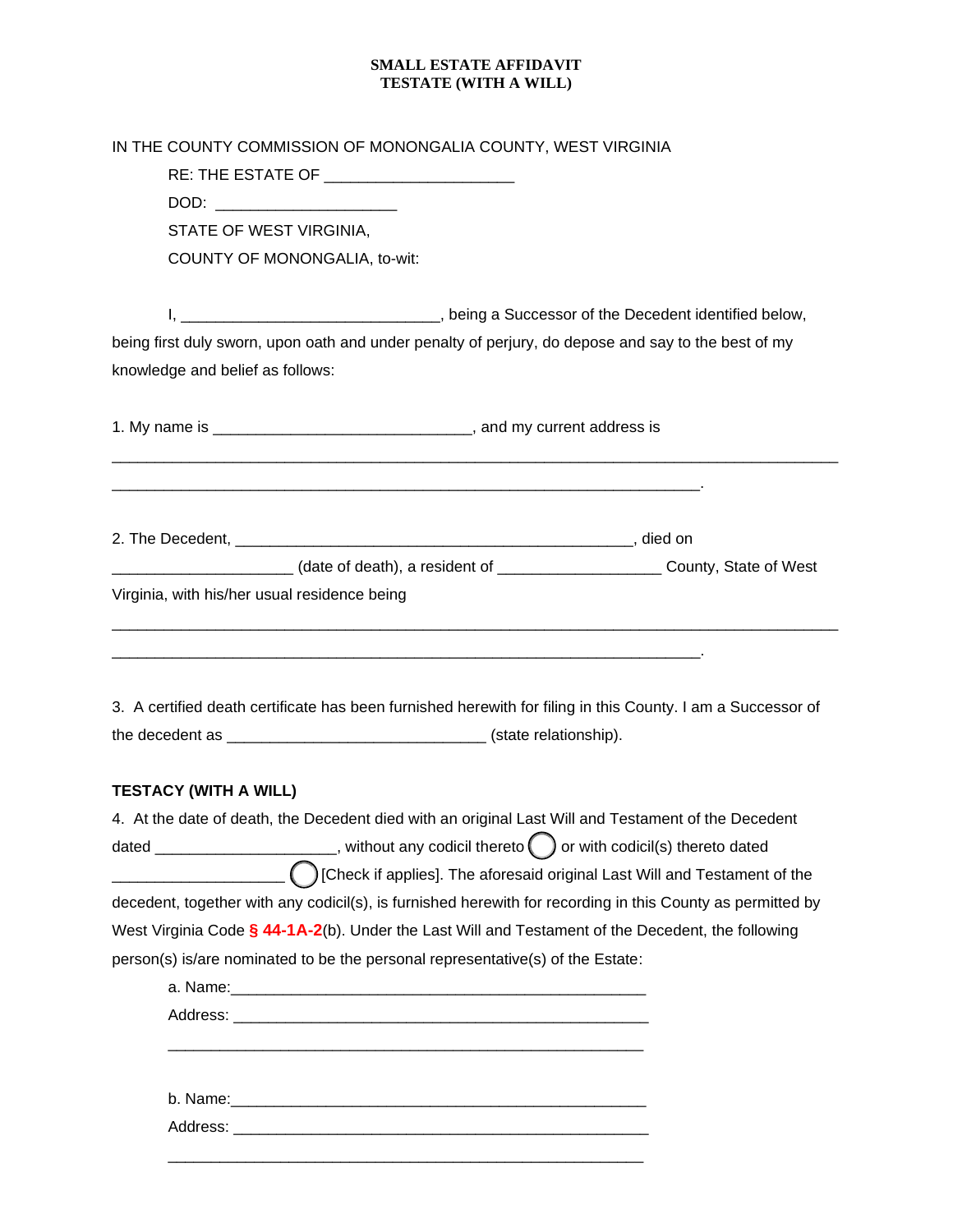Pursuant to the provisions of the above referenced Will of the Decedent, the following persons are the named beneficiaries of the estate of the Decedent \*\*Last known mailing address is required **(list any predeceased beneficiaries as DECEASED):**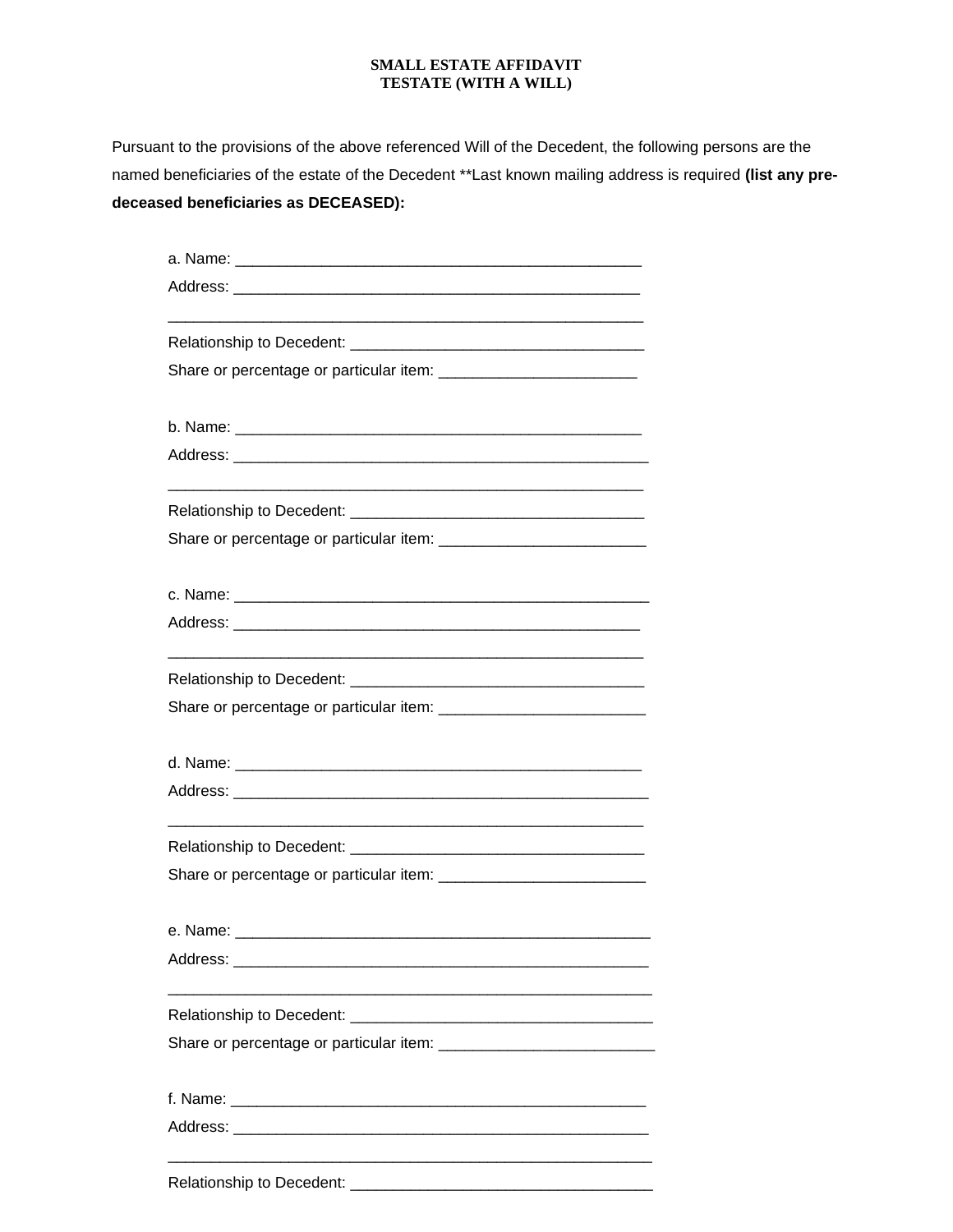# **(If more space is needed, attach additional page(s) to affidavit)**

5. The Decedent's entire personal probate estate, as of the date of the Decedent's death, wherever located, consists only of small assets and the aggregate fair market value of the small assets does not exceed \$50,000. The small assets of the Decedent are described and itemized as follows:

| Description  | Fair<br>Market<br>value |
|--------------|-------------------------|
|              |                         |
|              |                         |
|              |                         |
|              |                         |
|              |                         |
|              |                         |
|              |                         |
|              |                         |
|              |                         |
|              |                         |
|              |                         |
| <b>TOTAL</b> |                         |